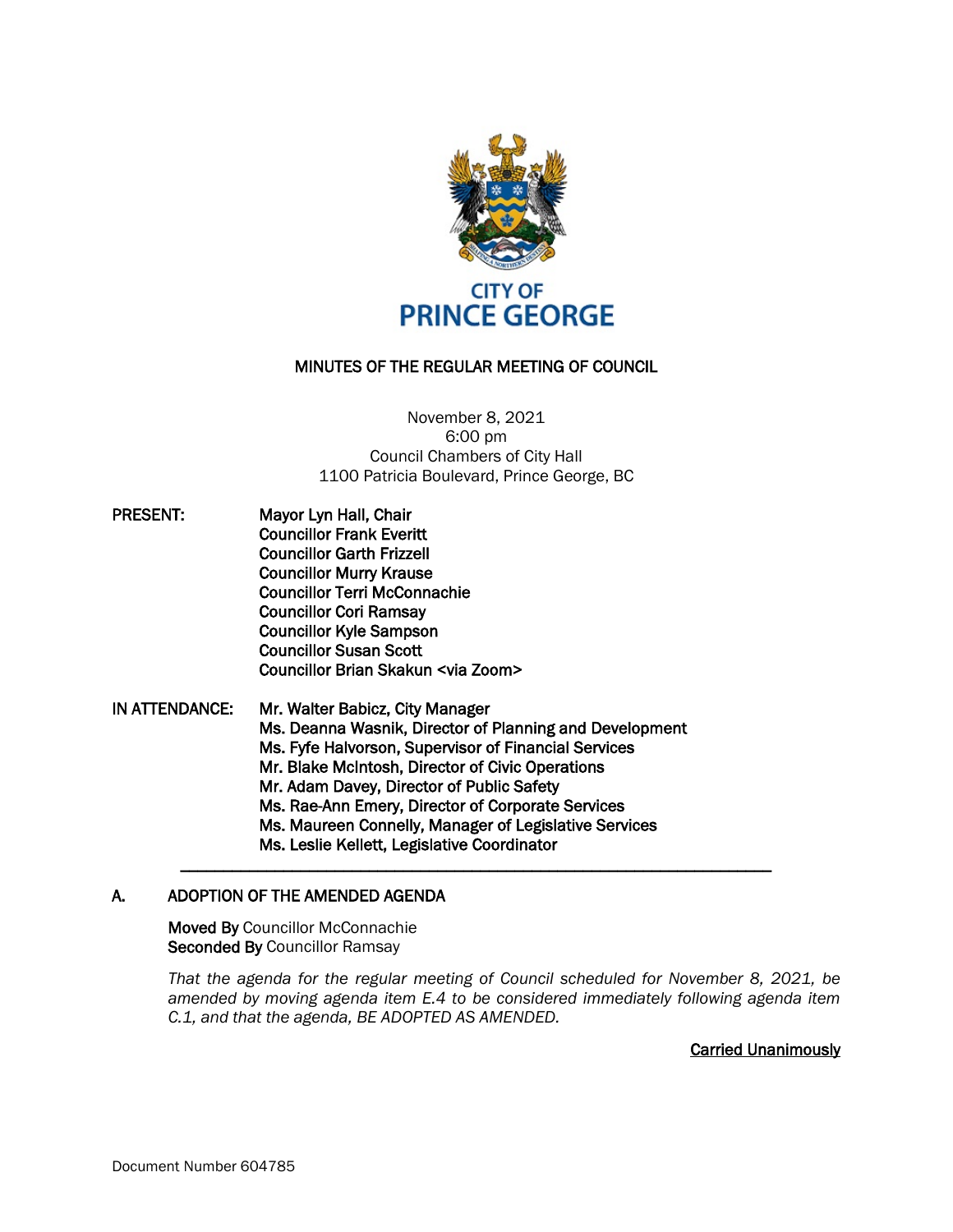# B. MINUTES

## B.1 Adoption of Minutes – October 18, 2021

Moved By Councillor Krause Seconded By Councillor McConnachie

*That the attached minutes of the regular Council meeting held October 18, 2021, be adopted as read on this day and that such minutes as read set out all of the business before Council at that meeting and fully and properly record all of the resolutions and bylaws passed and adopted by Council at that meeting.*

# Carried Unanimously

# C. DELEGATION(S)

# C.1 BC Resources Coalition

Presenters: Paul Tiefensee, President, and Daniel Rae, Social Media Director, BC Resources Coalition

Topic: Rationale for the Careful Consideration of the Request from the University of Victoria Environmental Law Centre and Too Close 2 Home Concerning the West Coast Olefins Project

Mr. Tiefensee, President, and Mr. Daniel Rae, Social Media Director, BC Resources Coalition, provided a PowerPoint presentation in response to the Too Close 2 Home delegation who appeared at the September 20, 2021 regular Council meeting including information on the need for local governments, regional districts and Indigenous governments across British Columbia to work to achieve sustainable, sensible resource project development that achieves a balance among environmental economic, and social priorities for the future prosperity of British Columbians.

Councillor Scott exited Council Chambers at 6:16 p.m. and returned at 6:20 p.m.

Councillor Frizzell exited Council Chambers at 6:32 p.m. and returned at 6:35 p.m.

Discussion commenced. Mr. Tiefensee and Mr. Rae responded to questions of Council.

# E. REPORTS

### DIRECTOR OF PLANNING AND DEVELOPMENT – DEANNA WASNIK

### E.4 Summary and Status Updates for Proposed West Coast Olefins Ltd. Projects

Discussion commenced and D. Wasnik, Director of Planning and Development responded to questions of Council.

Moved By Councillor Everitt Seconded By Councillor Skakun

*That Council RECEIVES FOR INFORMATION the report dated November 2, 2021 from the Director of Planning and Development titled, "Summary and Status Updates for Proposed West Coast Olefins Ltd. Projects".*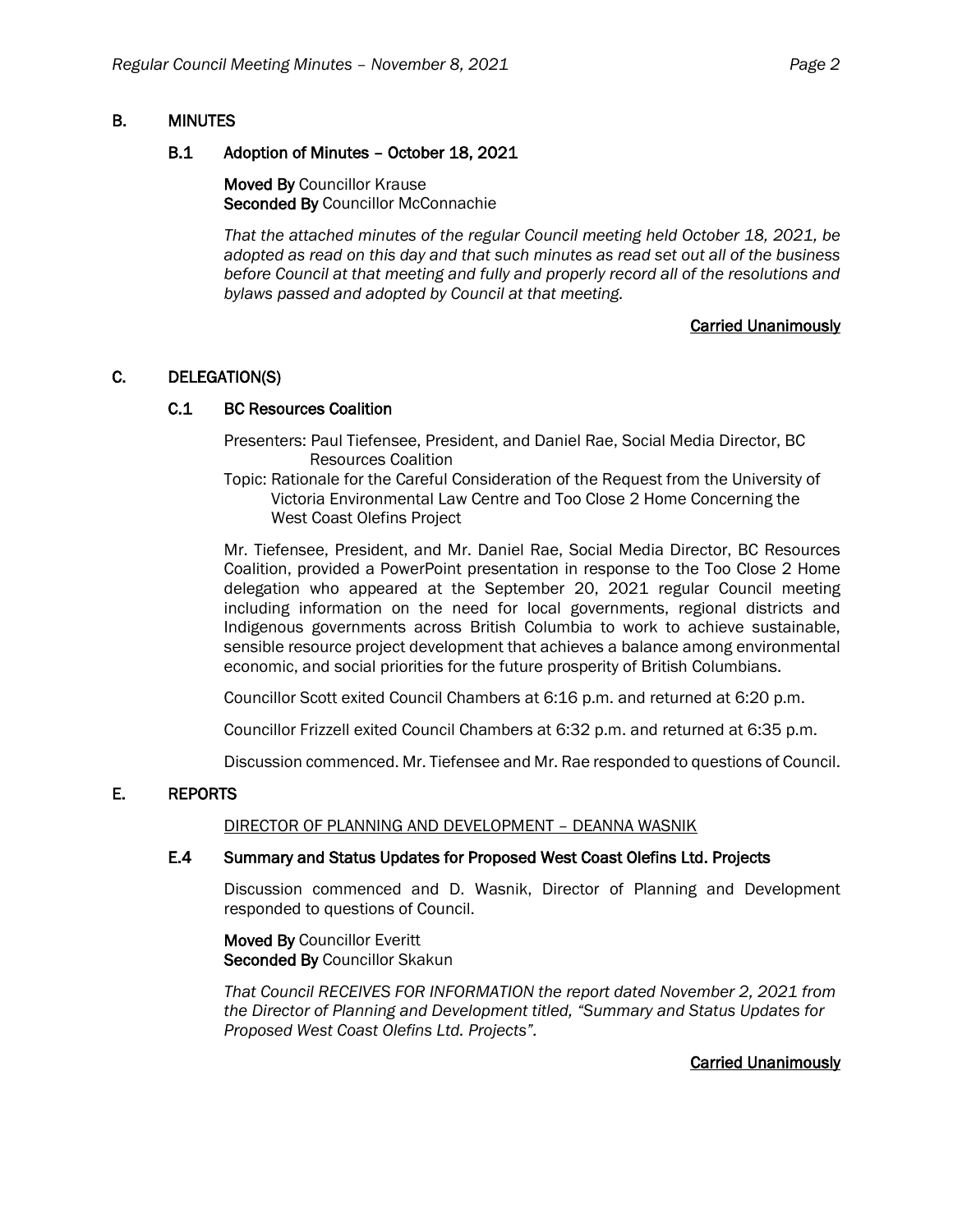## D. CONSENT AGENDA (FOR INFORMATION)

Councillor Frizzell requested further consideration of Consent Agenda item D.1.

## D.1 Monthly Building Permit and Development Permit Summary (October 2021)

Discussion commenced and D. Wasnik, Director of Planning and Development, responded to questions of Council.

Moved By Councillor Scott Seconded By Councillor Krause

*That Council that Council RECEIVES FOR INFORMATION the report dated November 1, 2021 from the Director of Planning and Development titled "Monthly Building Permit and Development Permit Summary (October 2021)".*

### Carried Unanimously

## E. REPORTS

CITY MANAGER – WALTER BABICZ

### E.1 Proposed Whistleblower Policy

Discussion commenced. W. Babicz, City Manager, and R. Emery, Director of Corporate Services, responded to questions of Council.

Moved By Councillor Everitt Seconded By Councillor Scott

*That Council APPROVES the draft Whistleblower Policy attached to the report dated October 26, 2021 from the City Manager titled "Proposed Whistleblower Policy."*

#### Carried Unanimously

## E.2 2022 Council Meeting Schedule

Discussion commenced. M. Connelly, Manager of Legislative Services, and W. Babicz, City Manager, responded to questions of Council.

Moved By Councillor Frizzell Seconded By Councillor McConnachie

*That Council APPROVES the 2022 Council Meeting Calendar, as attached to the report dated October 15, 2021, from the City Manager, titled "2022 Council Meeting Schedule".*

### Carried Unanimously

### E.3 Nomination of a Council Representative to the Prince George Public Library Board for 2022

Discussion commenced and M. Connelly, Manager of Legislative Services, responded to questions of Council.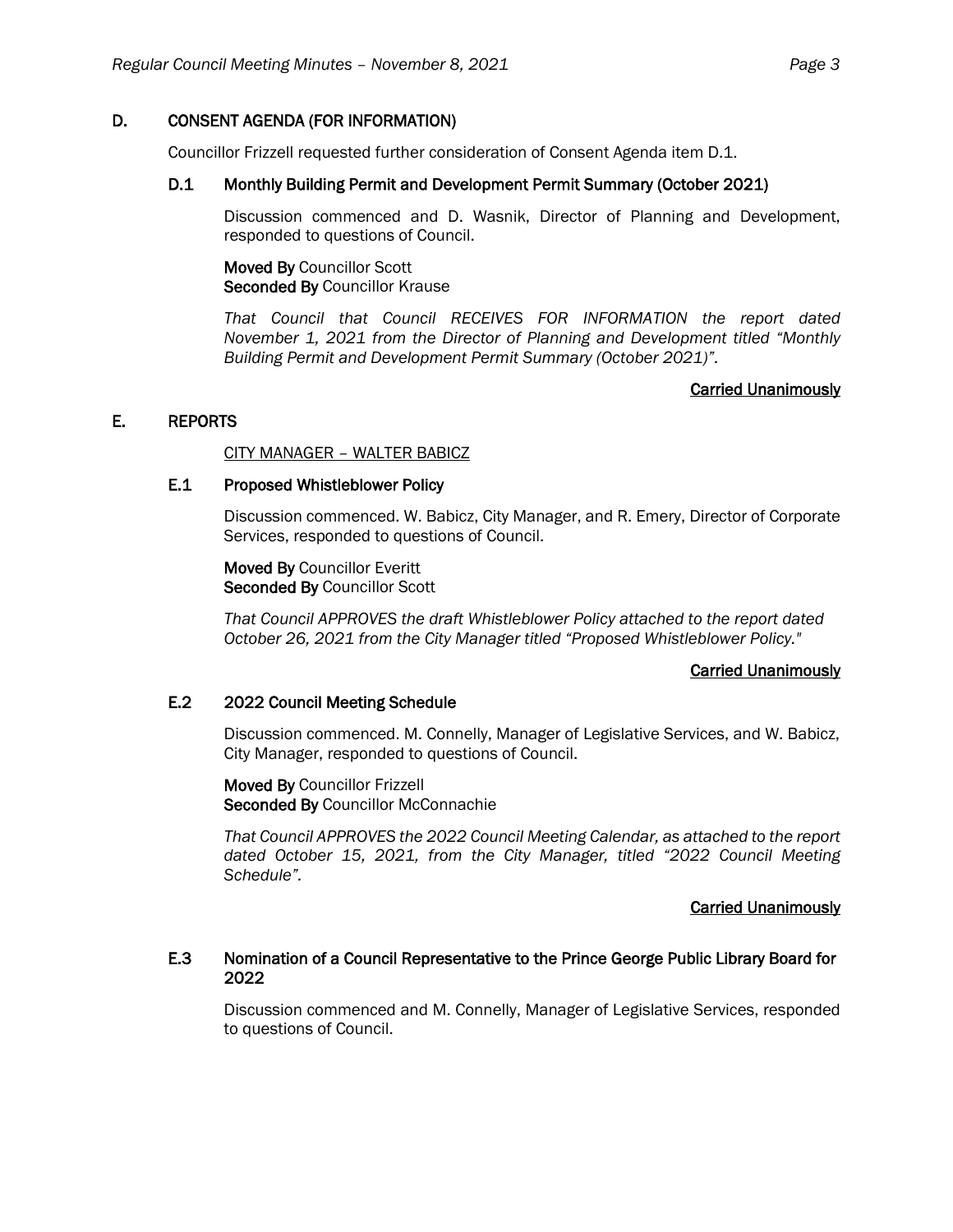Moved By Councillor Frizzell Seconded By Councillor Krause

*That Council NOMINATES and APPOINTS Councillor Terri McConnachie to serve on the Prince George Public Library Board for a one-year term beginning December 1, 2021.*

## Carried Unanimously

### DIRECTOR OF PLANNING AND DEVELOPMENT – DEANNA WASNIK

# E.5 1655 Boundary Road Road Closure Bylaw No. 9194, 2021

Applicant: City of Prince George Location: 1655 Boundary Road

Documents for Council's consideration regarding "1655 Boundary Road Road Closure Bylaw No. 9194, 2021" included:

- Previously submitted staff report dated September 7, 2021, from the Acting Director of Planning and Development Services, titled "1655 Boundary Road Road Closure Bylaw No. 9194, 2021" (Considered at the October 4, 2021 regular Council meeting);
- Appendix "A" Proposed Road Closure;
- Exhibit "A" Location Map; and
- Exhibit "B" Proposed Consolidation.

Discussion commenced.

### City of Prince George 1655 Boundary Road Road Closure Bylaw No. 9194, 2021

Moved By Councillor Everitt Seconded By Councillor Scott

*That Council GIVES THIRD READING to "City of Prince George 1655 Boundary Road Road Closure Bylaw No. 9194, 2021".*

### Carried Unanimously

### E.6 Tamarack/Spruce Street Road Closure Bylaw No. 9241, 2021

Applicant: City of Prince George Location: 2140 Tamarack and 2135 Spruce Street

Documents for Council's consideration regarding "Tamarack/Spruce Street Road Closure Bylaw No. 9241, 2021" included:

- Previously submitted staff report dated September 21, 2021, from the Acting Director of Planning and Development Services, titled "Tamarack/Spruce Street Road Closure Bylaw No. 9241, 2021" (Considered at the October 4, 2021 regular Council meeting);
- Appendix "A" Proposed Road Closure;
- Exhibit "A" Location Map;
- Exhibit "B" Proposed Consolidation; and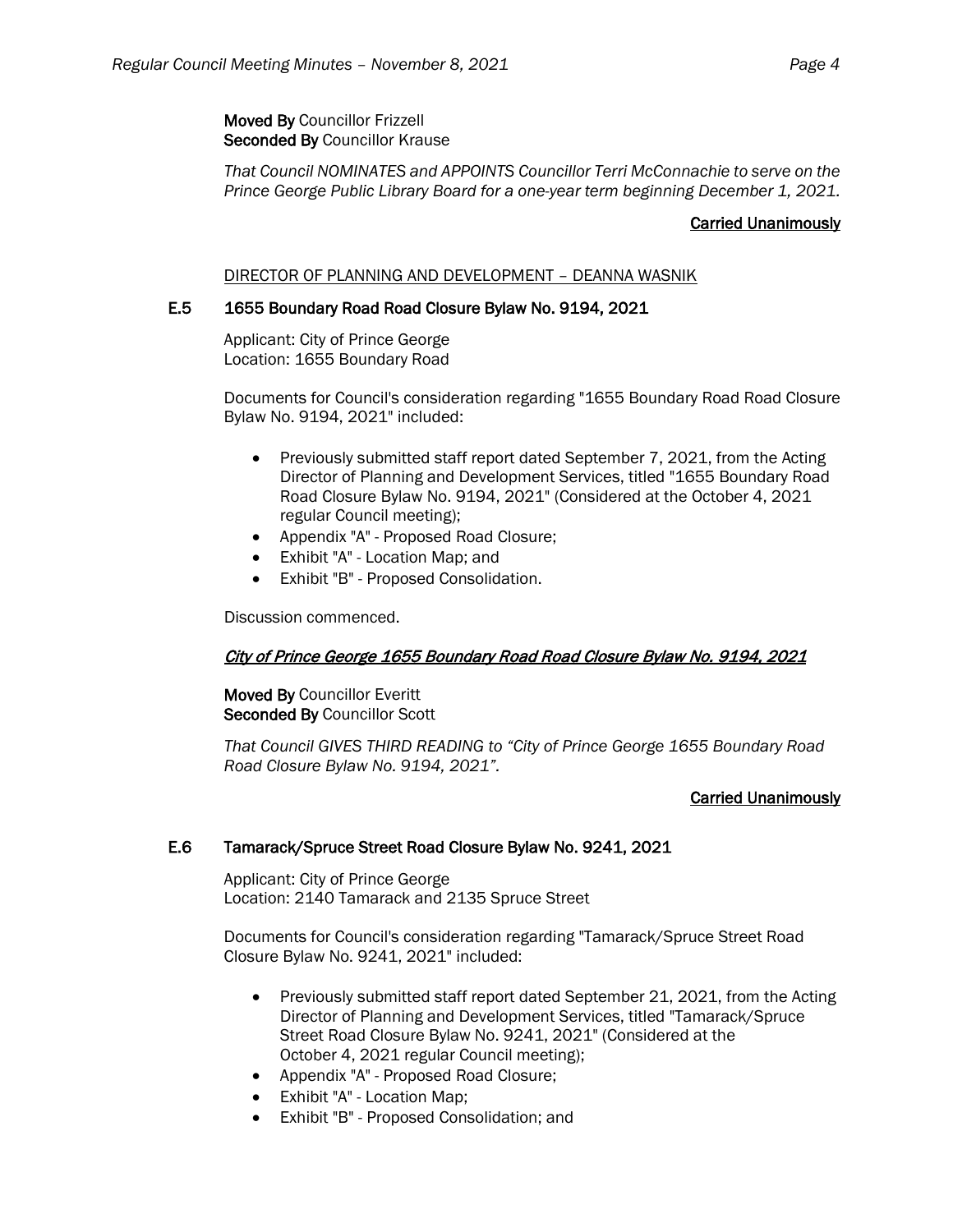• Exhibit "C" - Site Map.

Discussion commenced and D. Wasnik, Director of Planning and Development, responded to questions of Council.

## City of Prince George Tamarack/Spruce Street Road Closure Bylaw No. 9241, 2021

Moved By Councillor Krause Seconded By Councillor Scott

*That Council GIVES THIRD READING to "City of Prince George Tamarack/Spruce Street Road Closure Bylaw No. 9241, 2021".*

### Carried Unanimously

## E.7 Agricultural Land Reserve Application No. AR100036

Applicant: Albert Koehler for Panaich & Sandhu Holdings Ltd. Inc. No. BC0799696 Location: 10515 Jutland Road

Documents for Council's consideration regarding "Agricultural Land Reserve Application No. AR100036" included:

- Staff report dated October 20, 2021, from the Director of Planning and Development, titled "Agricultural Land Reserve Application No. AR100036";
- Location and Existing Zoning Map;
- Appendix "A" to AR100036;
- ALC Application; and
- Ministry Letter.

Discussion commenced and D. Wasnik, Director of Planning and Development, responded to questions of Council.

Moved By Councillor McConnachie Seconded By Councillor Everitt

*That Council SUPPORTS the proposed subdivision of The North ½ of the North East ¼ of District Lot 624, Cariboo District as described in the report dated October 20, 2021 from the Director of Planning and Development, titled, "Agricultural Land Reserve Application No. AR100036".*

### Carried Unanimously

Moved By Councillor Krause Seconded By Councillor Ramsay

*That Council DIRECTS Administration to forward the resolution of support from Council to the Agricultural Land Commission (ALC).*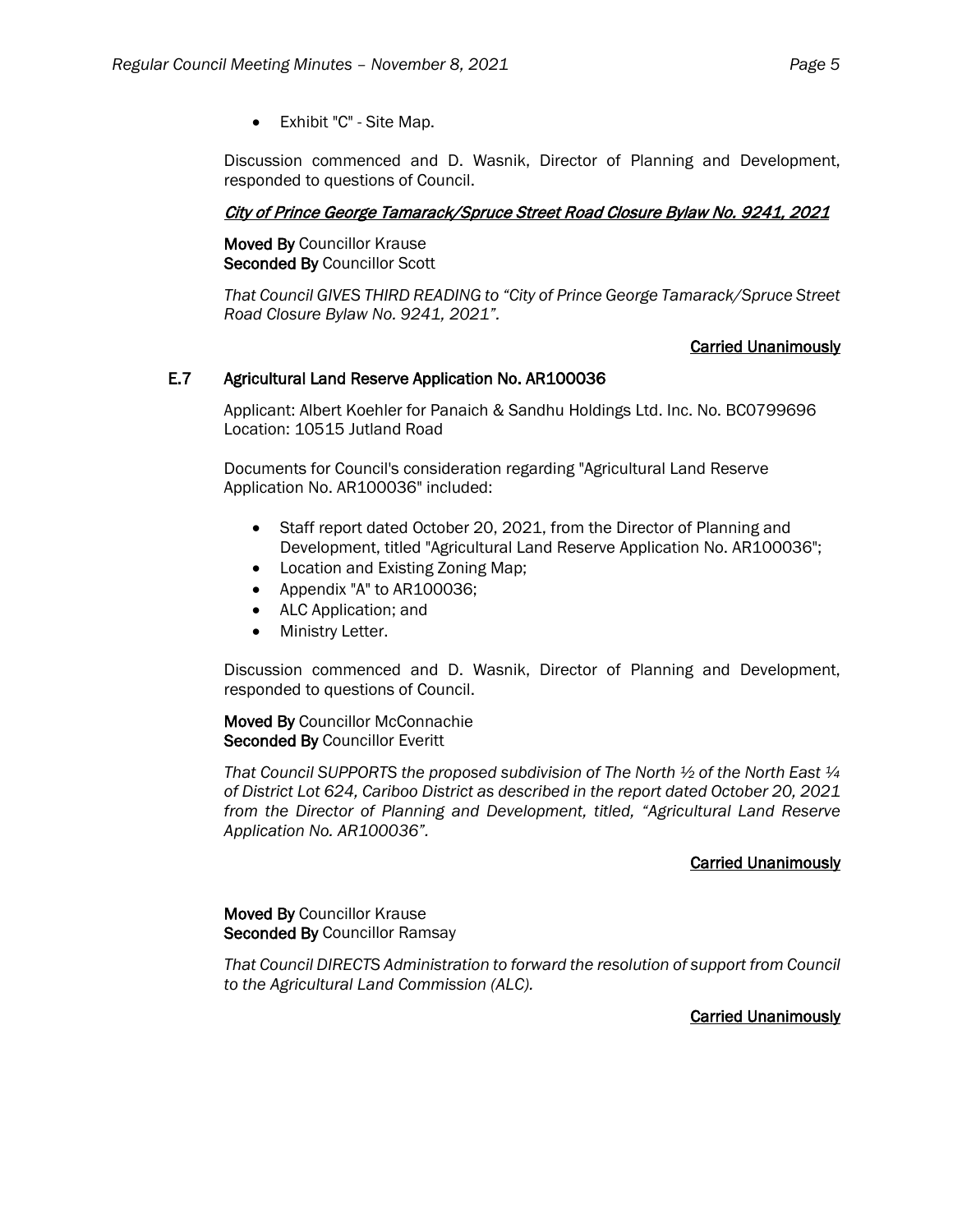# E.8 Rezoning Amendment Application No. RZ100709 (Bylaw No. 9235, 2021)

Applicant: P.W.R. Holdings Ltd., Inc. No. 65343 Location: 3300 Massey Drive

Documents for Council's consideration regarding "Rezoning Amendment Application No. RZ100709 (Bylaw No. 9235, 2021)" included:

- Staff report dated October 20, 2021, from the Director of Planning and Development, titled "Rezoning Amendment Application No. RZ100709 (Bylaw No. 9235, 2021)";
- Location and Existing Zoning Map; and
- Appendix "A" to Bylaw No. 9235.

Discussion commenced. W. Babicz, City Manager, and D. Wasnik, Director of Planning and Development, responded to questions of Council.

# City of Prince George Zoning Bylaw No. 7850, 2007, Amendment Bylaw No. 9235, 2021

Moved By Councillor Everitt Seconded By Councillor McConnachie

*That Council GIVES FIRST AND SECOND READINGS to "City of Prince George Zoning Bylaw No. 7850, 2007, Amendment Bylaw No. 9235, 2021".*

# Carried Unanimously

# E.9 Rezoning Amendment Application No. RZ100710 (Bylaw No. 9230)

Applicant: L & M Engineering Ltd. for 1168315 B.C. Ltd., Inc. No. BC1168315 Location: 4798 Martin Road

Documents for Council's consideration regarding "Rezoning Amendment Application No. RZ100710 (Bylaw No. 9230)" included:

- Staff report dated October 15, 2021, from the Director of Planning and Development, titled "Rezoning Amendment Application No. RZ100710 (Bylaw No. 9230)";
- Location and Existing Zoning Map;
- Appendix "A" to Bylaw No. 9230; and
- Soil Tech Consulting Ltd. Field Review Memo dated September 29, 2021.

Discussion commenced and M. Connelly, Manager of Legislative Services, responded to questions of Council.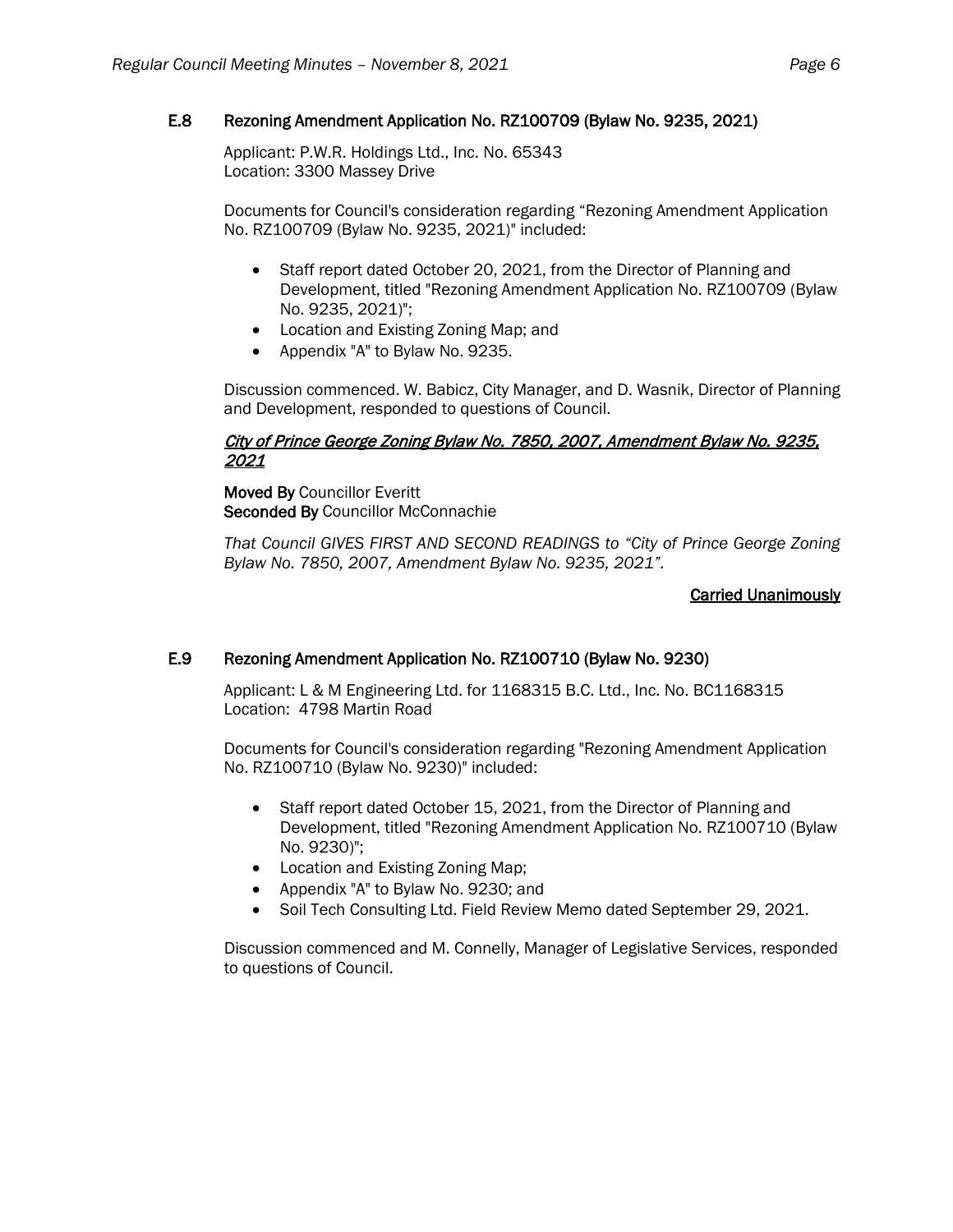## City of Prince George Zoning Bylaw No. 7850, 2007, Amendment Bylaw No. 9230, 2021

Moved By Councillor McConnachie Seconded By Councillor Everitt

*That Council GIVES FIRST AND SECOND READINGS to "City of Prince George Zoning Bylaw No. 7850, 2007, Amendment Bylaw No. 9230, 2021."*

# Carried Unanimously

Moved By Councillor Frizzell Seconded By Councillor Scott

*That Council WAIVES the requirements for a Public Hearing for proposed "City of Prince George Zoning Bylaw No. 7850, 2007, Amendment Bylaw No. 9230, 2021", pursuant to Section 464 (2) of the Local Government Act.*

## Carried Unanimously

# E.10 Rezoning Amendment Application No. RZ100717 (Bylaw No. 9248)

Applicant: McWalter Consulting Limited for Pahal Holdings Inc. Inc. No. BC1106415 Location: 2740 Recplace Drive

Documents for Council's consideration regarding "Rezoning Amendment Application No. RZ100717 (Bylaw No. 9248)" included:

- Staff report dated October 20, 2021, from the Director of Planning and Development, titled "Rezoning Amendment Application No. RZ100717 (Bylaw No. 9248)";
- Location and Existing Zoning Map;
- Appendix "A" to Bylaw No. 9248; and
- Supporting Documents.

## City of Prince George Zoning Bylaw No. 7850, 2007, Amendment Bylaw No. 9248, 2021

Moved By Councillor Everitt Seconded By Councillor McConnachie

*That Council GIVES FIRST AND SECOND READINGS to "City of Prince George Zoning Bylaw No. 7850, 2007, Amendment Bylaw No. 9248, 2021."*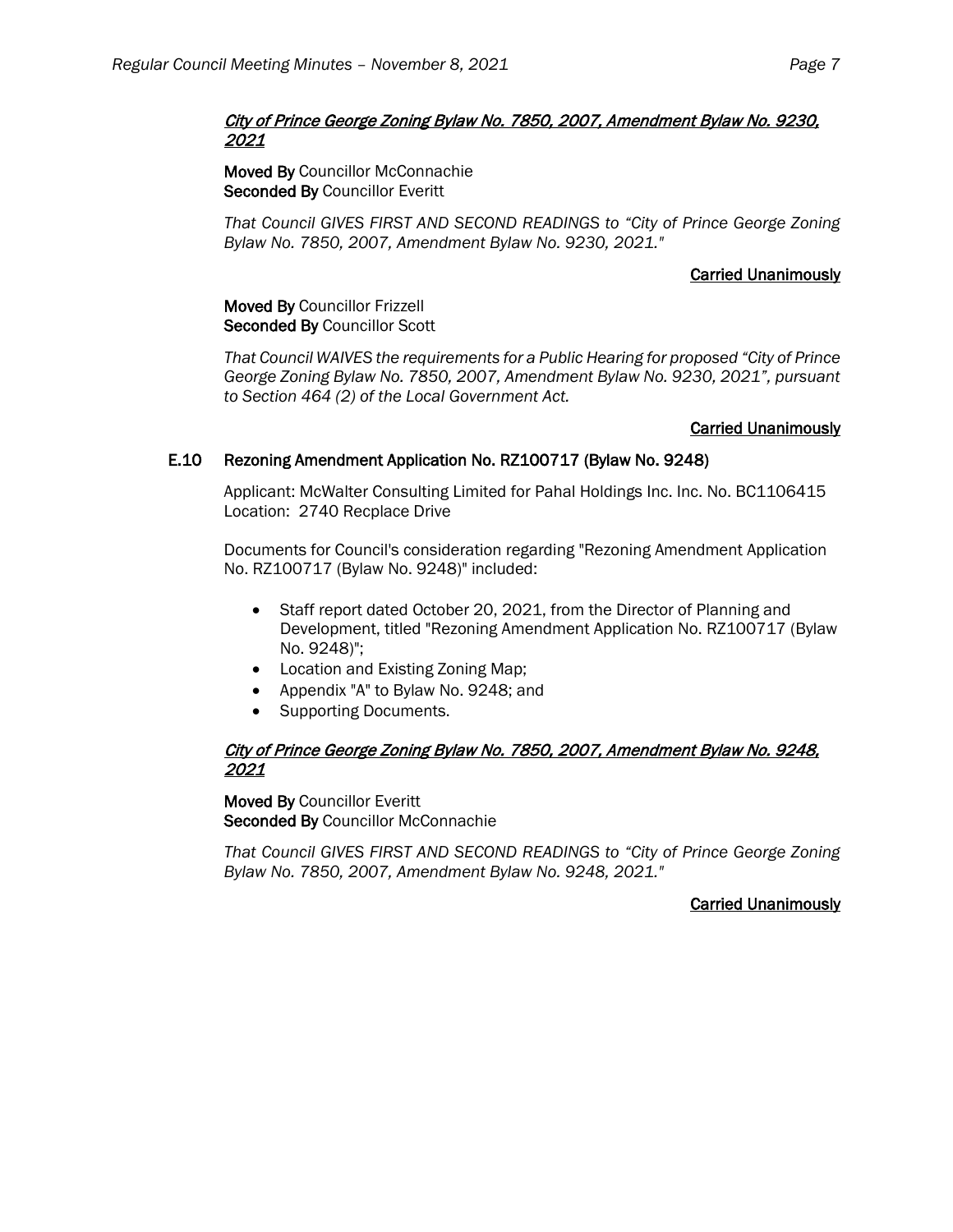### Moved By Councillor Scott Seconded By Councillor Sampson

*That Council PERMITS the Public Hearing for proposed Bylaw No. 9248 BE WITHHELD until the following requirements have been met to the satisfaction of Administration:*

- *a. Receipt of a Traffic Impact Analysis; and*
- *b. Receipt of a Servicing Brief.*

*In addition, any recommendations presented in the preceding items must be addressed to the satisfaction of the Director of Planning and Development.*

# Carried Unanimously

## E.11 Development Variance Permit No. VP100604

Applicant: Brian Borden Location: 2351 Progress Road

Documents for Council's consideration regarding "Development Variance Permit No. VP100604" included:

- Staff report dated October 18, 2021, from the Director of Planning and Development, titled "Development Variance Permit No. VP100604";
- Location and Existing Zoning Map;
- Development Variance Permit No. VP100604; and
- Exhibit "A" to VP100604.

## Moved By Councillor Krause Seconded By Councillor McConnachie

*That Council APPROVES Development Variance Permit No. VP100604 to vary "City of Prince George Zoning Bylaw No. 7850, 2007" for the property legally described Lot 26, District Lot 808, Cariboo District, Plan 20832 as follows:*

*a. Vary Section 9.5.6 1. by increasing the maximum total combined gross floor area of accessory buildings from 90.0 m2 to 111.5 m2 as shown on Exhibit "A" to VP100604.*

### Carried Unanimously

### DIRECTOR OF CIVIC OPERATIONS – BLAKE MCINTOSH

### E.12 Updated Trucked Waste Volume Charges under Comprehensive Fees and Charges Bylaw No. 7557 for 2022

Discussion commenced. B. McIntosh, Director of Civic Operations, and W. Wedel, Manager of Utilities Division, responded to questions of Council.

#### City of Prince George Comprehensive Fees and Charges Bylaw No. 7557, 2004, Amendment Bylaw No. 9263, 2021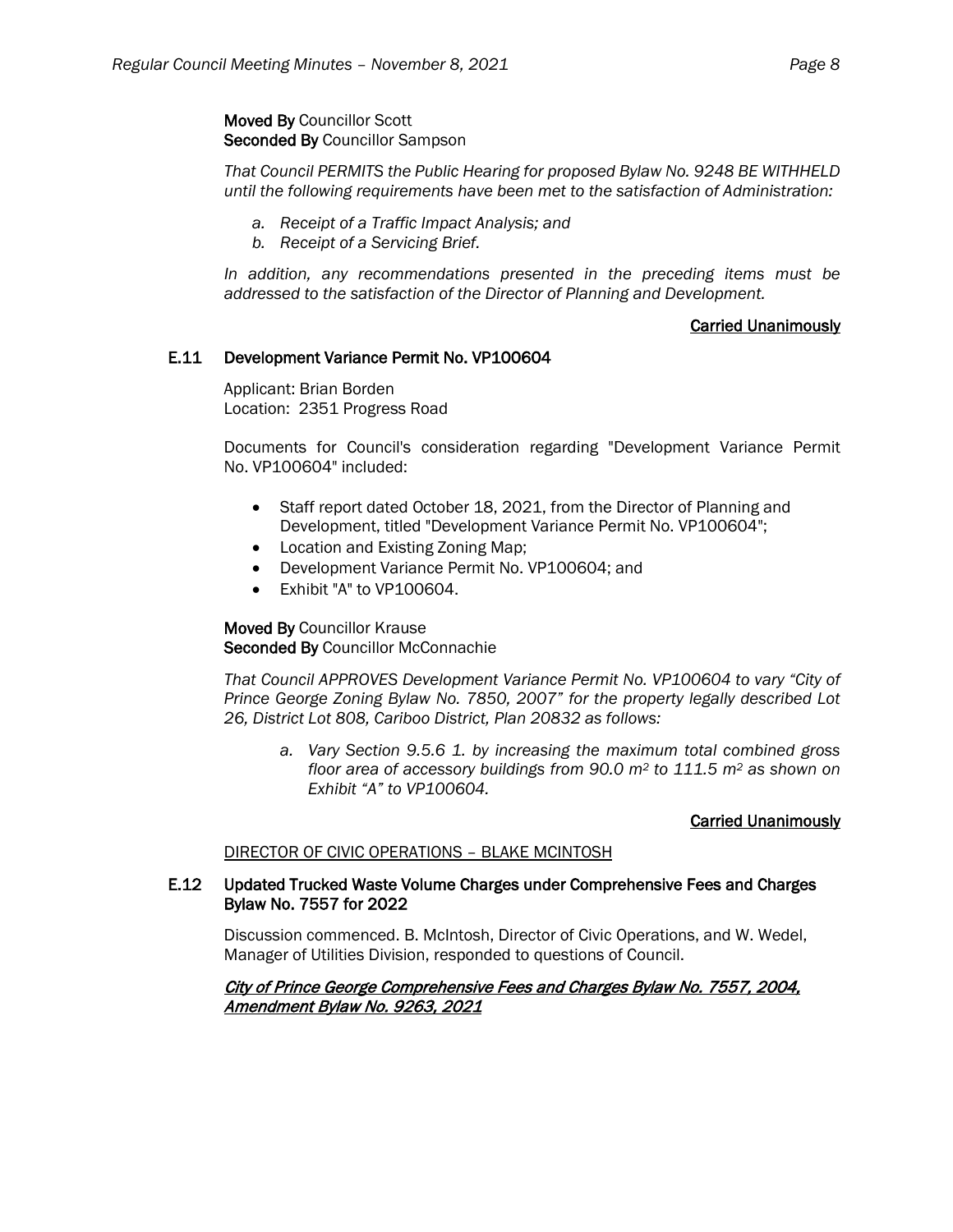Moved By Councillor Krause Seconded By Councillor Ramsay

*That Council GIVES FIRST THREE READINGS to "City of Prince George Comprehensive Fees and Charges Bylaw No. 7557, 2004, Amendment Bylaw No. 9263, 2021."*

### Carried Unanimously

### DIRECTOR OF PUBLIC SAFETY – ADAM DAVEY

### E.13 Fire & Rescue Services Capital Project Amendment

Discussion commenced and F. Halvorson, Supervisor of Financial Services, responded to questions of Council.

Moved By Councillor Scott Seconded By Councillor Ramsay

*That Council APPROVES amending Project #3326 – Firefighter Vehicle Extrication Equipment Replacement in the 2021 - 2025 Financial Plan from \$400,000 to \$360,000 with the full budget of the \$360,000 allocated to 2022.*

#### Carried Unanimously

## F. BYLAWS - FINAL READING AND ADOPTION

### F.1 City of Prince George Officer Positions and Delegation of Authority Bylaw No. 8340, 2011, Amendment Bylaw No. 9251, 2021

Moved By Councillor Frizzell Seconded By Councillor McConnachie

*That Council GRANTS FINAL READING AND ADOPTION to "City of Prince George Officer Positions and Delegation of Authority Bylaw No. 8340, 2011, Amendment Bylaw No. 9251, 2021."*

### Carried Unanimously

### F.2 City of Prince George Official Community Plan Bylaw No. 8383, 2011, Amendment Bylaw No. 9173, 2020

Moved By Councillor Skakun Seconded By Councillor McConnachie

*That Council GRANTS FINAL READING AND ADOPTION to "City of Prince George Official Community Plan Bylaw No. 8383, 2011, Amendment Bylaw No. 9173, 2020."*

### Carried Unanimously

F.3 City of Prince George Zoning Bylaw No. 7850, 2007, Amendment Bylaw No. 9174, 2020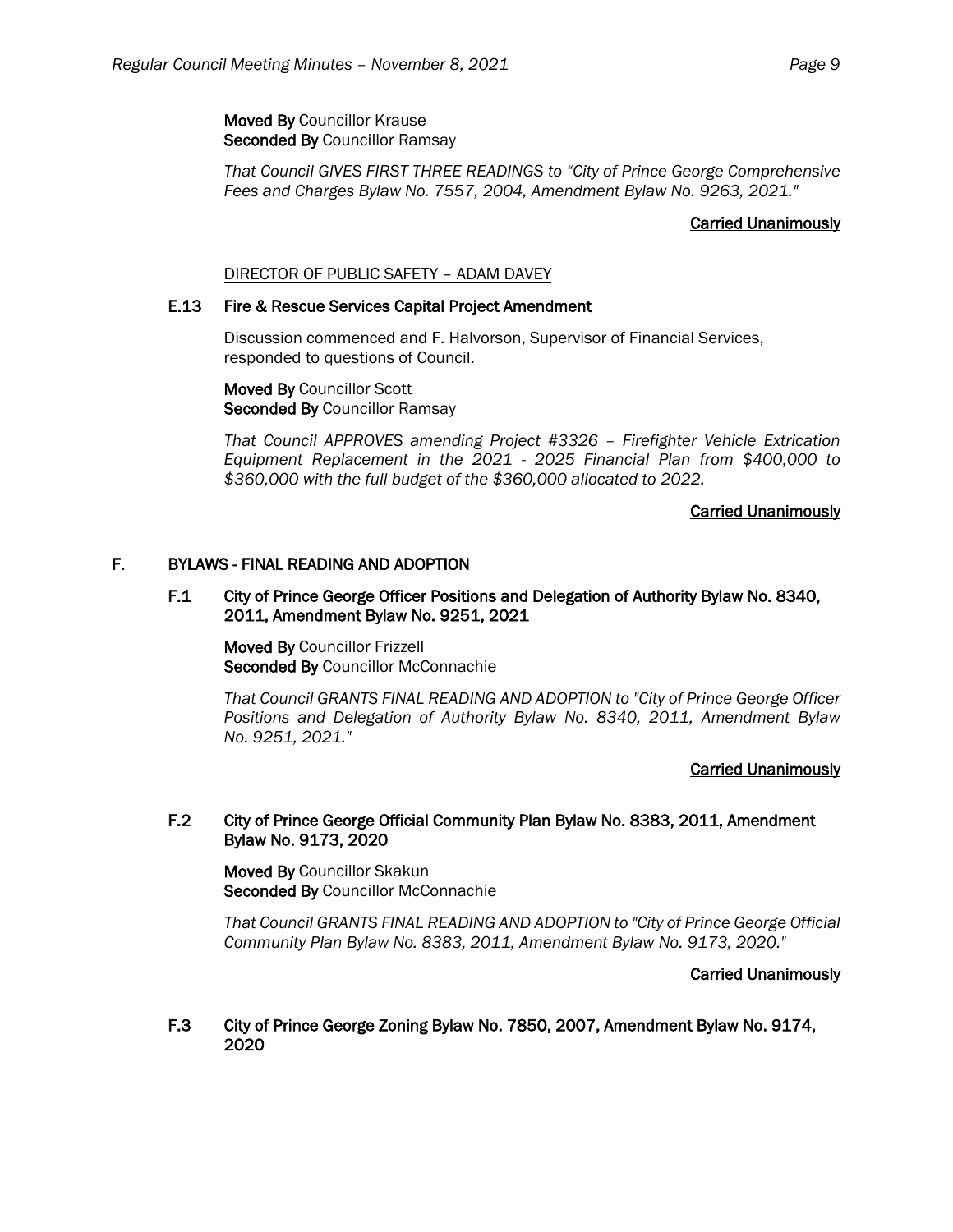Moved By Councillor Sampson Seconded By Councillor Everitt

*That Council GRANTS FINAL READING AND ADOPTION to "City of Prince George Zoning Bylaw No. 7850, 2007, Amendment Bylaw No. 9174, 2020."*

## Carried Unanimously

## F.4 City of Prince George Official Community Plan Bylaw No. 8383, 2011, Amendment Bylaw No. 9204, 2021

Moved By Councillor Krause Seconded By Councillor McConnachie

*That Council GRANTS FINAL READING AND ADOPTION to "City of Prince George Official Community Plan Bylaw No. 8383, 2011, Amendment Bylaw No. 9204, 2021."*

### Carried Unanimously

## F.5 City of Prince George Zoning Bylaw No. 7850, 2007, Amendment Bylaw No. 9205, 2021

Moved By Councillor Scott Seconded By Councillor Ramsay

*That Council GRANTS FINAL READING AND ADOPTION to "City of Prince George Zoning Bylaw No. 7850, 2007, Amendment Bylaw No. 9205, 2021."*

### Carried Unanimously

# G. CORRESPONDENCE

Councillor Frizzell requested further consideration of Correspondence item G.2.

Councillor Scott requested further consideration of Correspondence item G.3.

Councillors McConnachie and Ramsay requested further consideration of Correspondence item G.4.

- G.1 Correspondence dated October 14, 2021 from Mayor Lisa Helps, City of Victoria: Paid Sick Leave for Workers
- G.2 Correspondence dated October 26, 2021 from Tara Faganello, Assistant Deputy Minister, Ministry of Municipal Affairs: Proposed Legislative Amendments in Bill 26, the Municipal Affairs Statutes Amendment Act (No. 2), 2021

 Discussion commenced and W. Babicz, City Manager, responded to questions of Council.

G.3 Correspondence dated October 29, 2021, from Cory Heavener, Assistant Deputy Minister and Provincial Director of Child Welfare, and Renaa Bacy, Provincial Director of Adoption: Proclaiming November as Adoption Awareness Month

Discussion commenced.